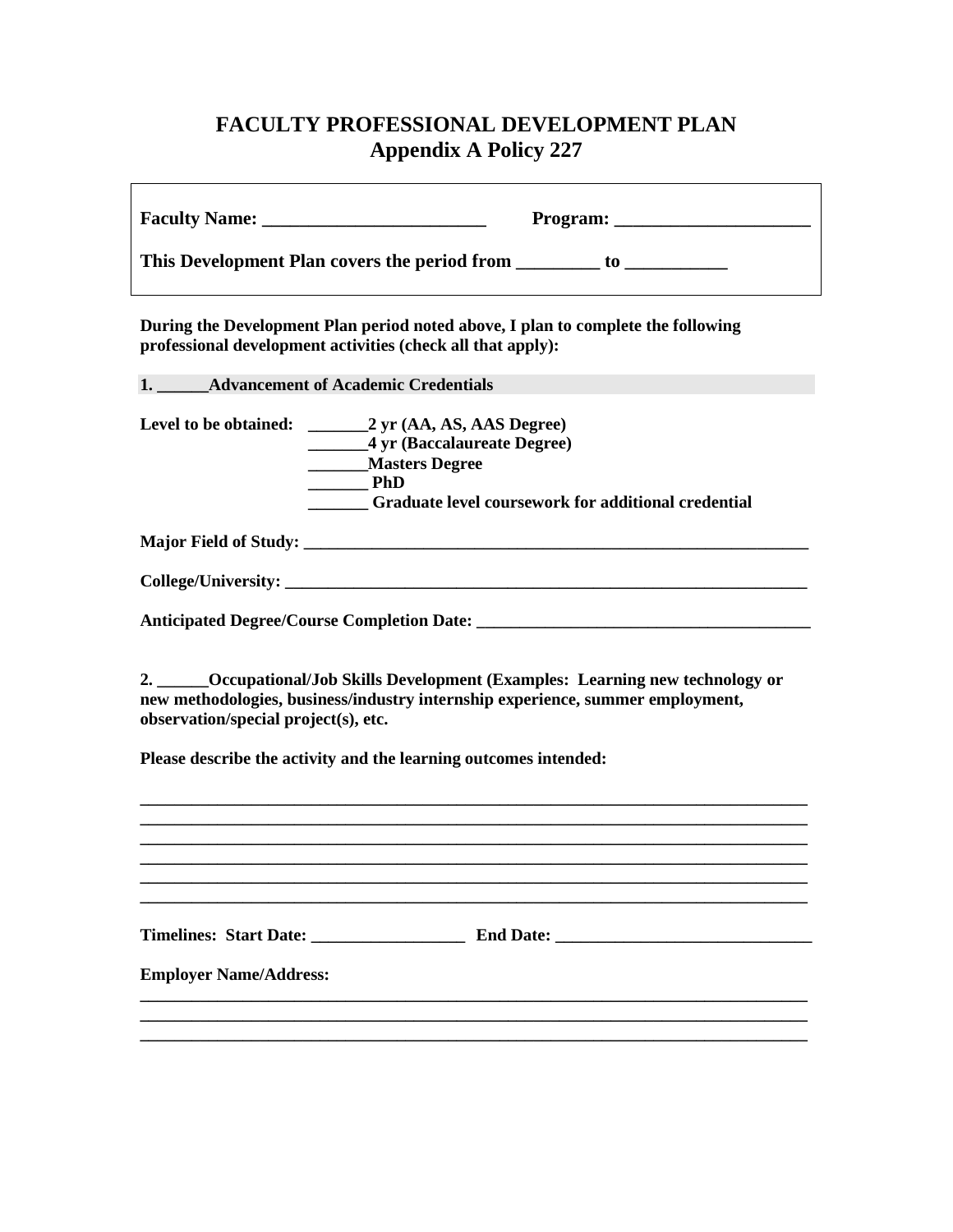**Location of Training:** 

**3. \_\_\_\_\_\_Development in teaching techniques (Examples: Classroom Management, Curriculum Development, Learning Styles, On-line Delivery, etc.)**

**Please describe the activity and the learning outcomes intended; specifically how will this development enhance your teaching/program:**

**\_\_\_\_\_\_\_\_\_\_\_\_\_\_\_\_\_\_\_\_\_\_\_\_\_\_\_\_\_\_\_\_\_\_\_\_\_\_\_\_\_\_\_\_\_\_\_\_\_\_\_\_\_\_\_\_\_\_\_\_\_\_\_\_\_\_\_\_\_\_\_\_\_\_\_\_\_\_ \_\_\_\_\_\_\_\_\_\_\_\_\_\_\_\_\_\_\_\_\_\_\_\_\_\_\_\_\_\_\_\_\_\_\_\_\_\_\_\_\_\_\_\_\_\_\_\_\_\_\_\_\_\_\_\_\_\_\_\_\_\_\_\_\_\_\_\_\_\_\_\_\_\_\_\_\_\_**

**\_\_\_\_\_\_\_\_\_\_\_\_\_\_\_\_\_\_\_\_\_\_\_\_\_\_\_\_\_\_\_\_\_\_\_\_\_\_\_\_\_\_\_\_\_\_\_\_\_\_\_\_\_\_\_\_\_\_\_\_\_\_\_\_\_\_\_\_\_\_\_\_\_\_\_\_\_\_ \_\_\_\_\_\_\_\_\_\_\_\_\_\_\_\_\_\_\_\_\_\_\_\_\_\_\_\_\_\_\_\_\_\_\_\_\_\_\_\_\_\_\_\_\_\_\_\_\_\_\_\_\_\_\_\_\_\_\_\_\_\_\_\_\_\_\_\_\_\_\_\_\_\_\_\_\_\_**

**Timelines: Start Date: \_\_\_\_\_\_\_\_\_\_\_\_\_\_\_\_\_\_ End Date: \_\_\_\_\_\_\_\_\_\_\_\_\_\_\_\_\_\_\_\_\_\_\_\_\_\_\_\_\_**

**\_\_\_\_\_\_\_\_\_\_\_\_\_\_\_\_\_\_\_\_\_\_\_\_\_\_\_\_\_\_\_\_\_\_\_\_\_\_\_\_\_\_\_\_\_\_\_\_\_\_\_\_\_\_\_\_\_\_\_\_\_\_\_\_\_\_\_\_\_\_\_\_\_\_\_\_\_\_ \_\_\_\_\_\_\_\_\_\_\_\_\_\_\_\_\_\_\_\_\_\_\_\_\_\_\_\_\_\_\_\_\_\_\_\_\_\_\_\_\_\_\_\_\_\_\_\_\_\_\_\_\_\_\_\_\_\_\_\_\_\_\_\_\_\_\_\_\_\_\_\_\_\_\_\_\_\_ \_\_\_\_\_\_\_\_\_\_\_\_\_\_\_\_\_\_\_\_\_\_\_\_\_\_\_\_\_\_\_\_\_\_\_\_\_\_\_\_\_\_\_\_\_\_\_\_\_\_\_\_\_\_\_\_\_\_\_\_\_\_\_\_\_\_\_\_\_\_\_\_\_\_\_\_\_\_**

**4. \_\_\_\_\_\_Special Skills Development (Examples: Keyboarding, Computer/Software Training, Diversity Awareness Training, Writing Skills Workshop, Communication/Interpersonal Relations Skills Training, etc.)**

**Please describe the activity and the learning outcomes intended:**

**\_\_\_\_\_\_\_\_\_\_\_\_\_\_\_\_\_\_\_\_\_\_\_\_\_\_\_\_\_\_\_\_\_\_\_\_\_\_\_\_\_\_\_\_\_\_\_\_\_\_\_\_\_\_\_\_\_\_\_\_\_\_\_\_\_\_\_\_\_\_\_\_\_\_\_\_\_\_ \_\_\_\_\_\_\_\_\_\_\_\_\_\_\_\_\_\_\_\_\_\_\_\_\_\_\_\_\_\_\_\_\_\_\_\_\_\_\_\_\_\_\_\_\_\_\_\_\_\_\_\_\_\_\_\_\_\_\_\_\_\_\_\_\_\_\_\_\_\_\_\_\_\_\_\_\_\_ Timelines: Start Date: \_\_\_\_\_\_\_\_\_\_\_\_\_\_\_\_\_\_ End Date: \_\_\_\_\_\_\_\_\_\_\_\_\_\_\_\_\_\_\_\_\_\_\_\_\_\_\_\_\_ Location of Training: \_\_\_\_\_\_\_\_\_\_\_\_\_\_\_\_\_\_\_\_\_\_\_\_\_\_\_\_\_\_\_\_\_\_\_\_\_\_\_\_\_\_\_\_\_\_\_\_\_\_\_\_\_\_\_\_\_\_\_\_\_\_\_\_\_\_\_\_\_\_\_\_\_\_\_\_\_\_ \_\_\_\_\_\_\_\_\_\_\_\_\_\_\_\_\_\_\_\_\_\_\_\_\_\_\_\_\_\_\_\_\_\_\_\_\_\_\_\_\_\_\_\_\_\_\_\_\_\_\_\_\_\_\_\_\_\_\_\_\_\_\_\_\_\_\_\_\_\_\_\_\_\_\_\_\_\_**

**5. \_\_\_\_\_\_Community/Civic Service (Examples: Active Participation in Rotary, Chamber of Commerce Groups, Lions, Leadership in Professional Organizations, Leadership of College Committees, Working with Youth in Academic/Skills Development, etc.)**

**\_\_\_\_\_\_\_\_\_\_\_\_\_\_\_\_\_\_\_\_\_\_\_\_\_\_\_\_\_\_\_\_\_\_\_\_\_\_\_\_\_\_\_\_\_\_\_\_\_\_\_\_\_\_\_\_\_\_\_\_\_\_\_\_\_\_\_\_\_\_\_\_\_\_\_\_\_\_**

**\_\_\_\_\_\_\_\_\_\_\_\_\_\_\_\_\_\_\_\_\_\_\_\_\_\_\_\_\_\_\_\_\_\_\_\_\_\_\_\_\_\_\_\_\_\_\_\_\_\_\_\_\_\_\_\_\_\_\_\_\_\_\_\_\_\_\_\_\_\_\_\_\_\_\_\_\_\_**

**Please describe the activity and the learning outcomes intended:**

**Timelines: Start Date:**  Timelines: Start Date:  $\blacksquare$